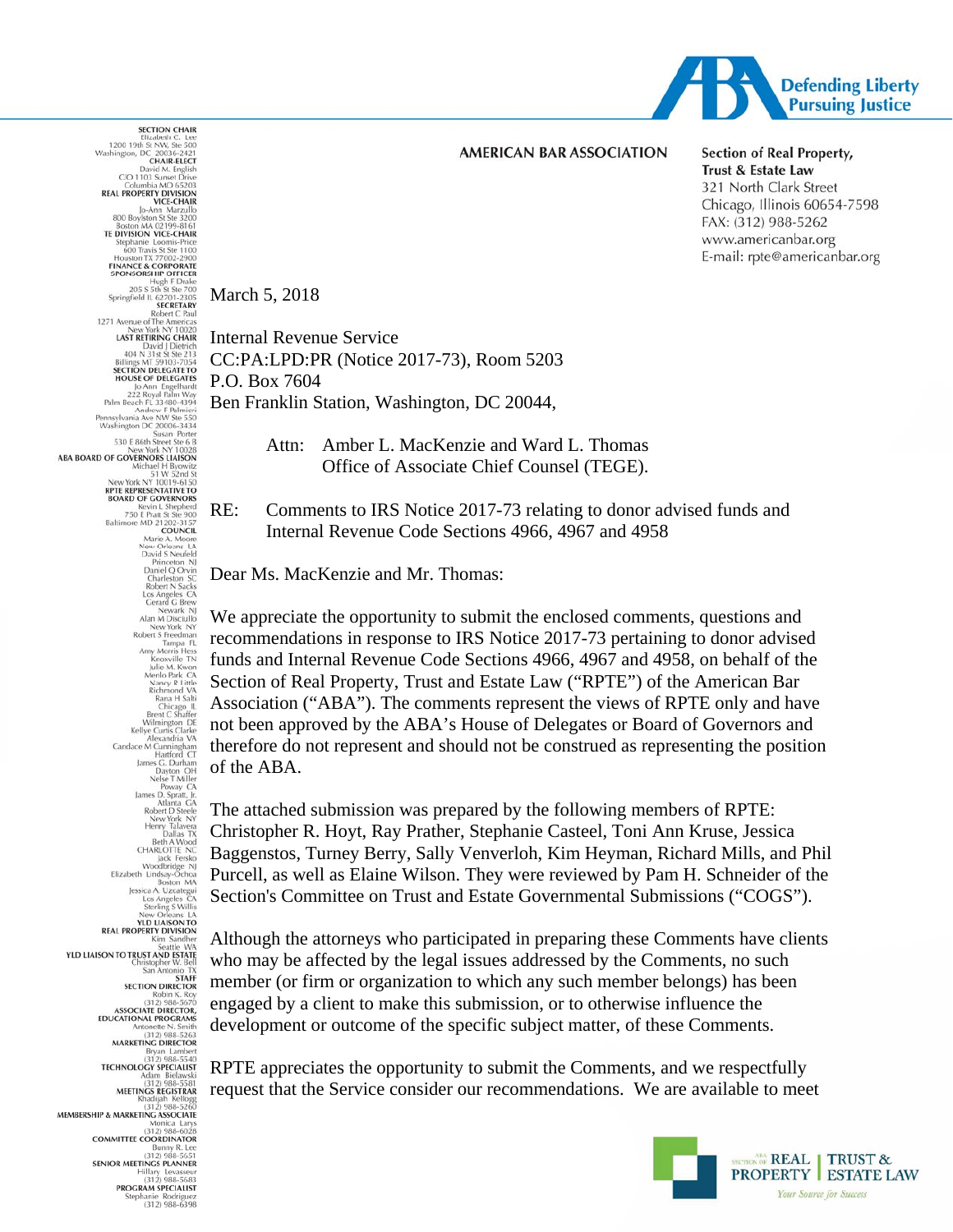and discuss these matters with the Service and its staff to respond to any questions. The principal contact for discussion is Christopher Hoyt, who can be reached at (816) 235-2395.

Very truly yours,<br>Elizabeth C. Lee

Elizabeth C. Lee Section Chair ABA Section of Real Property, Trust and Estate Law

Enclosures

cc: Mary L. Smith, Secretary, ABA Thomas M. Susman, Director of Governmental Affairs, ABA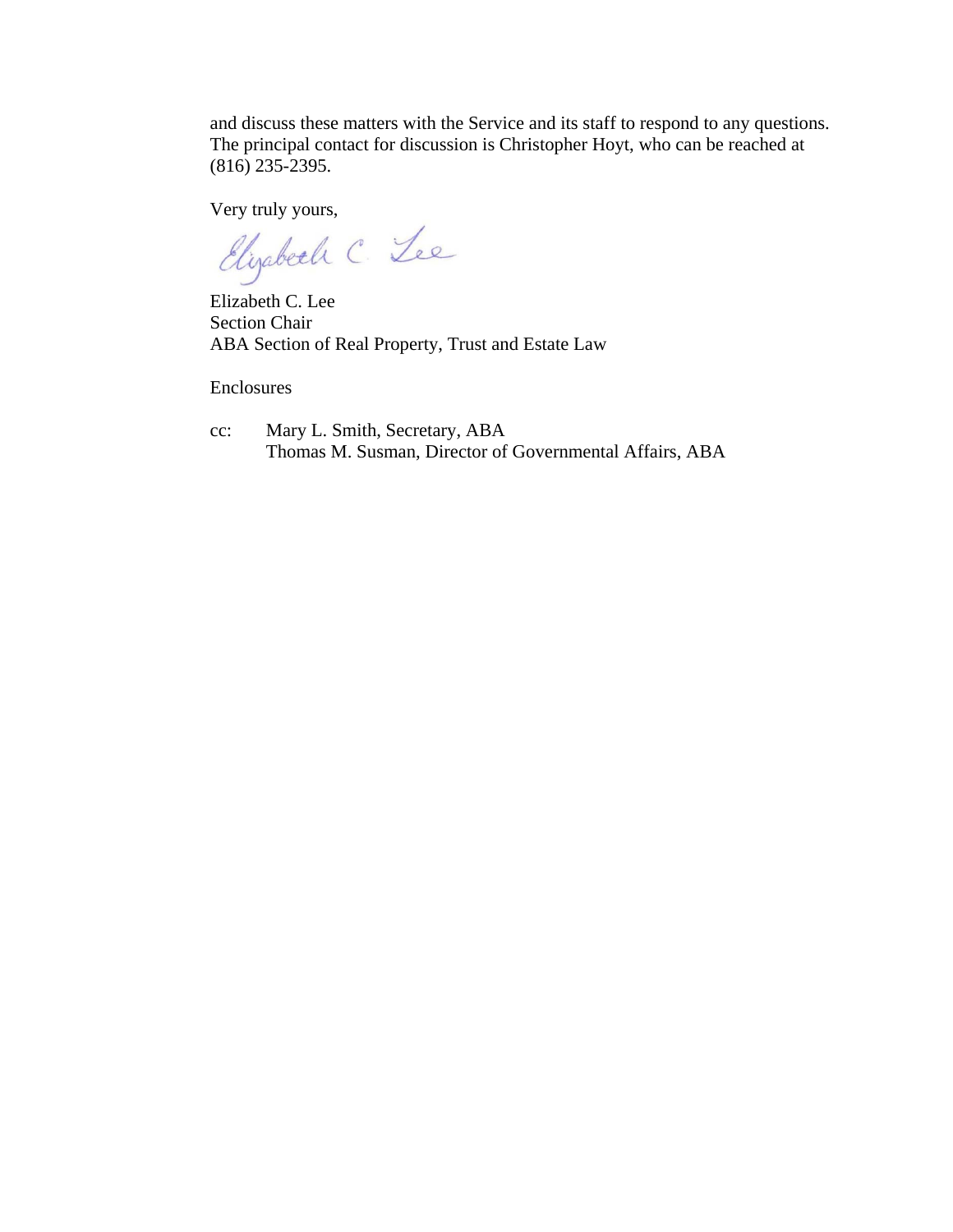# **COMMENTS OF THE AMERICAN BAR ASSOCIATION, SECTION OF REAL PROPERTY, TRUST AND ESTATE LAW, CONCERNING IRS NOTICE 2017-73, ADDRESSING CERTAIN ISSUES REGARDING DONOR ADVISED FUNDS OF SPONSORING ORGANIZATIONS UNDER INTERNAL REVENUE CODE SECTIONS 4966, 4967 AND 4958**

#### I. **INFORMATION ON THESE COMMENTS**

The following comments were prepared by the Charitable Planning and Organizations Group (the "Charitable Group") of the American Bar Association, Section of Real Property, Trust and Estate Law (the "Section"). We have prepared the attached comments concerning donor advised funds in response to the request for comments in IRS Notice 2017-73. The comments represent the views of the Section only and have not been approved by the ABA's House of Delegates or Board of Governors and therefore do not represent and should not be construed as representing the position of the ABA.

The principal responsibility for drafting these comments was exercised by Professor Christopher R. Hoyt, Univ. of Missouri (Kansas City) School of Law, Kansas City, Missouri with the participation of Group and Committee chairs Ray Prather, Stephanie Casteel, Toni Ann Kruse, Jessica Baggenstos, Turney Berry, Sally Venverloh, Kim Heyman, Richard Mills, and Phil Purcell, as well as Prof. Elaine Wilson. They were reviewed by Pam H. Schneider of the Section's Committee on Trust and Estate Governmental Submissions.

#### **II. EXECUTIVE SUMMARY**

In Notice 2017-73, the Service made proposals and requested comments relating to four categories of issues concerning donor advised funds ("DAFs"). Initially, we wish to express our appreciation for the Service's willingness to address these issues in a more timely fashion than is possible with comprehensive proposed regulations and to solicit comments and suggestions. As a broad overview, we believe the Notice represents an impressive effort to address certain important and practical concerns of taxpayers and practitioners with respect to DAFs. We applaud you for doing so.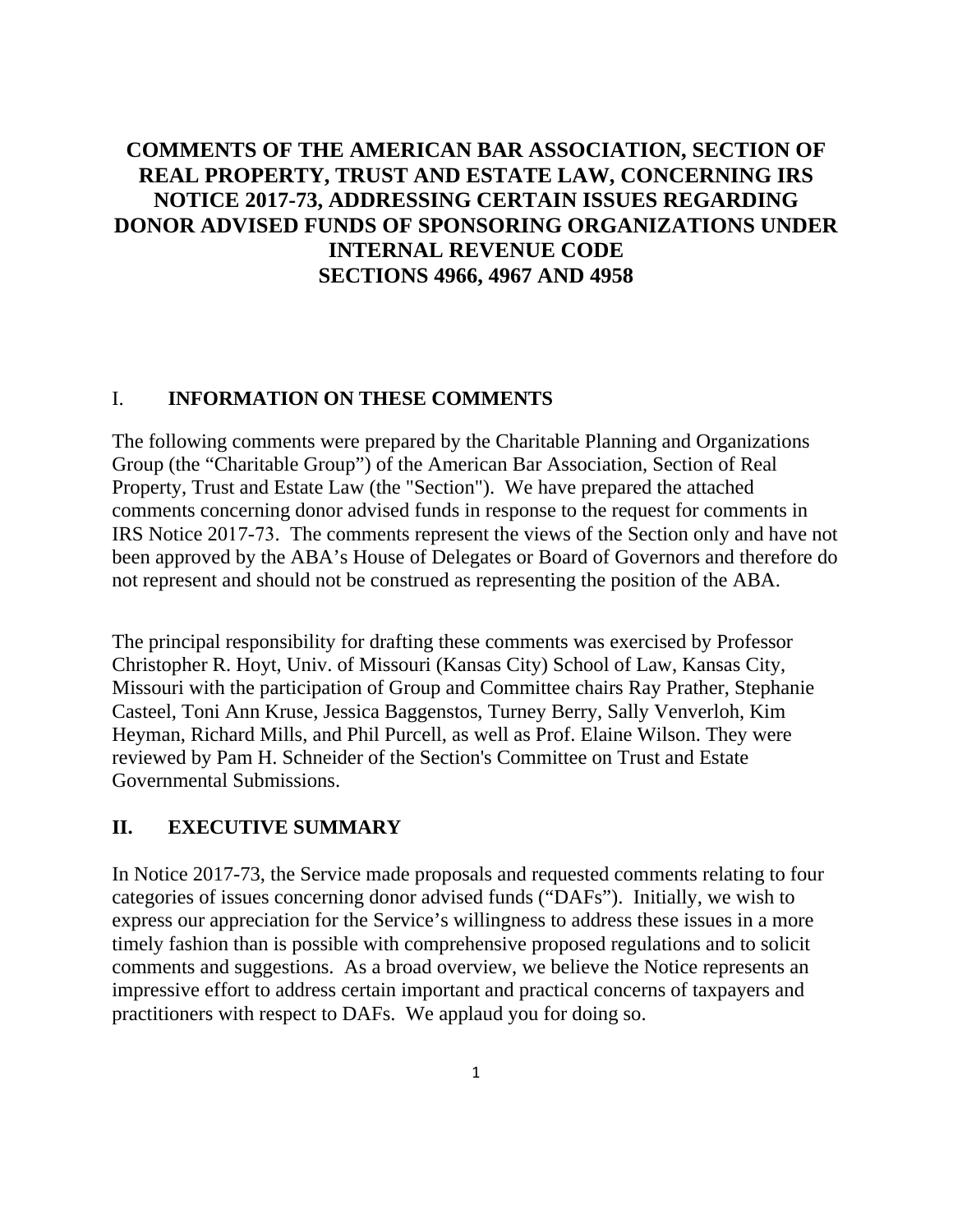The primary purpose of the laws that regulate donor advised funds is to assure that the assets held in these funds are used exclusively for exempt purposes. We believe that this can be accomplished with regulations that are clear and easy to comply with.

Clarity and simplicity are a practical necessity. Donor advised funds typically have much smaller balances than private foundations, make numerous small grants (e.g., as little as \$50), and are often established by individuals who have less tax sophistication than their private foundation counterparts. The governing bodies of the sponsoring organizations that administer donor advised funds usually do not know the individuals who recommend grants as well as the governing bodies of private foundations know their founders. In order for donor advised funds to operate both efficiently and effectively, the laws that regulate these funds need to be clearer and simpler than the very complicated and technical laws that apply to private foundations.

A summary of our specific comments in response to the Notice with respect to each of the four categories addressed, followed by a more detailed explanation of our comments is below.

# **1. BIFURCATED GRANTS (SECTION 3 OF THE NOTICE)**

The Service proposes treating a DAF's payment of the charitable portion of a bifurcated grant as providing a donor with a "more than incidental benefit." Thus, if a donor/advisor personally pays for the meal portion of a charitable fund-raising event, but applies a grant from a DAF toward the charitable portion, then the donor/advisor would be subject to the 125% penalty described in Section 4967 for the payment of that charitable portion.

## *>> We did not reach a consensus with respect to this proposal***.**

A majority of us agreed with several commenters who cited section 170 as the appropriate test of whether a benefit is "merely incidental" or "more than incidental." Thus, no penalty would be imposed on the donor/advisor, since the payment would qualify for a charitable income tax deduction.

A minority, however, agreed with your proposal, believing that the 125% penalty on the donor was appropriate on the rationale expressed by the commenter described in the Notice who stated that "but for" the payment of the charitable portion from the DAF, an individual would have had to use considerably more of his or her personal funds to get a personal benefit, such as attending a charitable fund-raising event or receiving a charitable gift annuity. These positions are elaborated in greater detail below.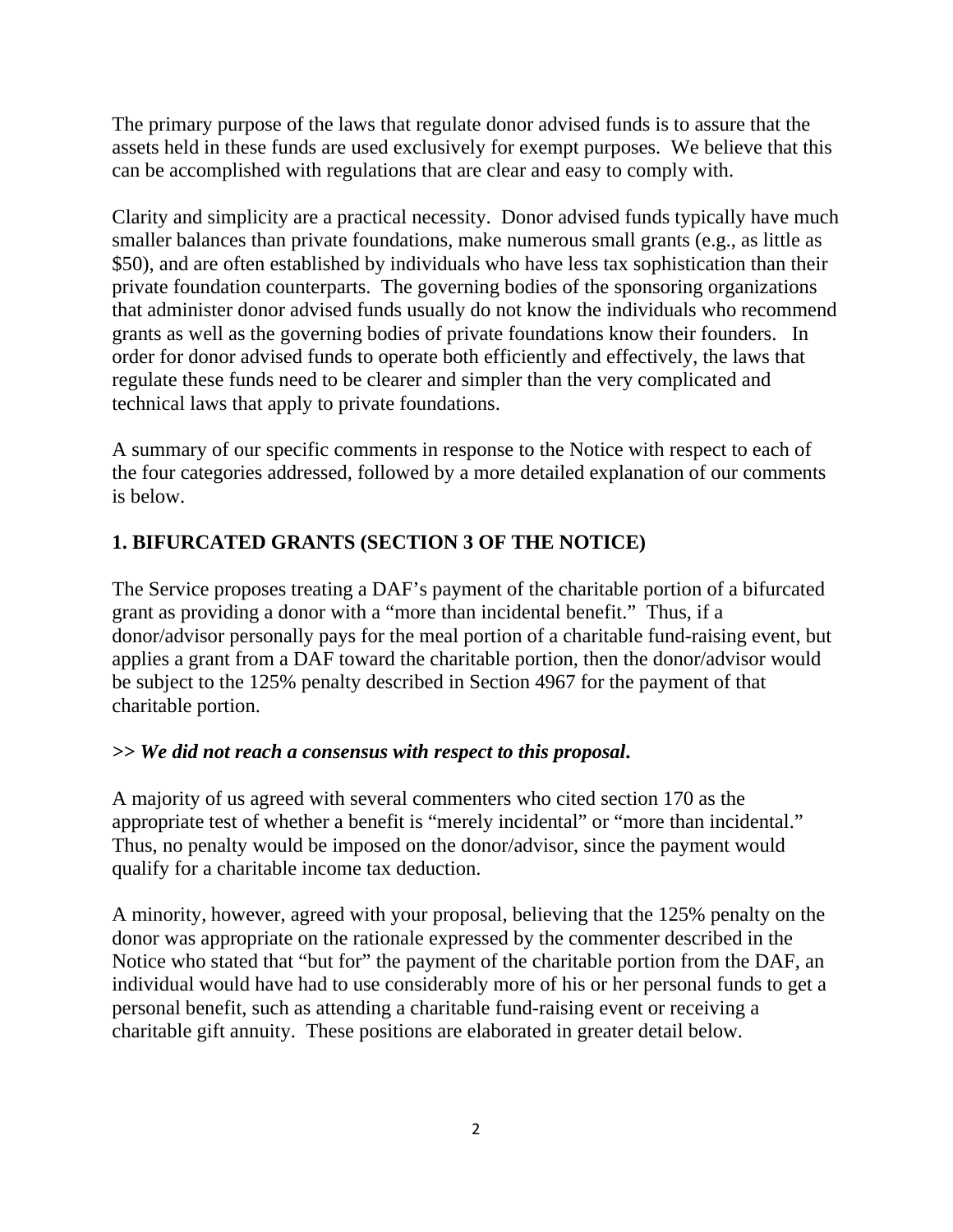# **2. PLEDGES (SECTION 4 OF THE NOTICE)**

We agree that the Service's proposal regarding a DAF's payment of a charitable pledge made by a donor to that DAF is appropriate, but have one caveat. The imposition of the IRC section 4967 125% penalty on the donor/advisor if a sponsoring organization makes a reference to the existence of a charitable pledge seems unduly harsh. We do not believe that the mere mention by a grant-making charity of a pledge should convert the grant into one that contains a "more than incidental benefit" to the donor/advisor, triggering the 125% penalty on that donor/advisor.

## **3. HOW GRANTS RECEIVED FROM DAFs COUNT TOWARD A CHARITY'S PUBLIC SUPPORT TEST (SECTION 5 OF THE NOTICE)**

The Service proposes that when computing the public support test, a recipient of a grant from a DAF must treat:

- (1) the sponsoring organization's distribution from the DAF as coming from the donor (or donors) that funded the DAF rather than from the sponsoring organization; and
- (2) all anonymous contributions received (including a DAF distribution for which the sponsoring organization fails to identify the donor that funded the DAF) as being made by one person.

We are generally supportive of the objectives of the Service and the outcomes that it proposes, but recognize that the proposal presents practical challenges in administration. We make the following observations:

First, for this arrangement to be effective, there might have to be a duty imposed on sponsoring organizations to identify when grants are made from DAFs, since it is not always obvious.

Second, to reduce administrative burdens, we propose a safe harbor that there be no penalties imposed on charities that fail to classify grants received from DAFs in the manner described in Notice 2017-73 if those charities would have easily passed the public support test if those grants had been classified in the manner proposed in that Notice. A "no harm, no foul" rule.

# **4. HOW PRIVATE FOUNDATIONS USE DAFs IN SUPPORT OF THEIR PURPOSES (SECTION 6, TOPIC (1) OF THE NOTICE)**

One example of the way private foundations use DAFs in support of their purposes cited by several of us is as a solution to disputes among those in control of the private foundation, including in the context of a will contest.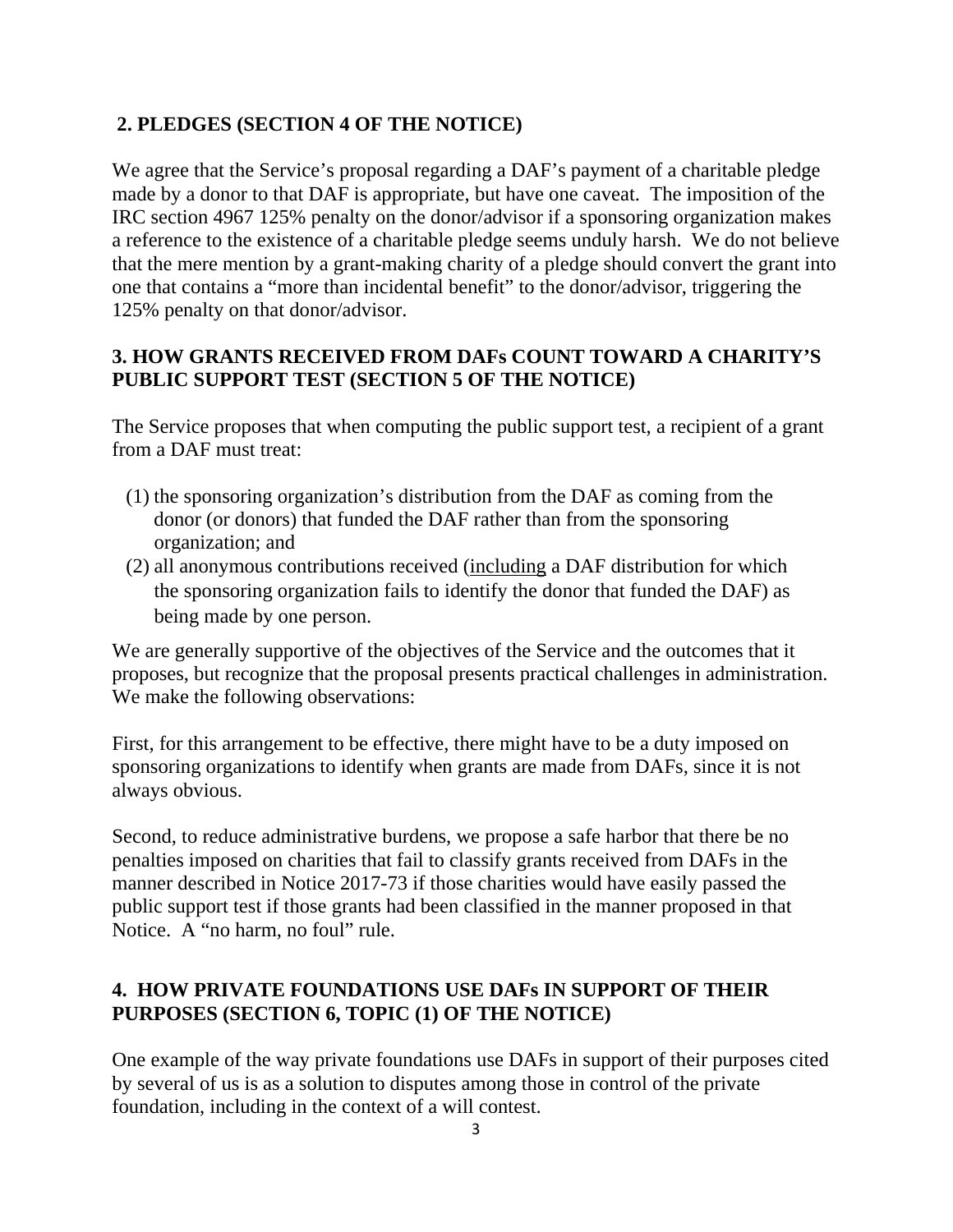### **MORE DETAILED OBSERVATIONS ON PROPOSALS CONTAINED IN IRS NOTICE 2017-73**

#### **BIFURCATED GRANTS (SECTION 3 OF THE NOTICE)**

The Service proposes treating a DAF's payment of the charitable portion of a bifurcated grant as a "more than incidental benefit". A donor/advisor who wishes to attend an event where he or she receives goods or services (such as a meal at a charitable fund-raising event) should instead pay the entire amount, including the charitable portion, without the involvement of a DAF.

#### *>> We did not reach a consensus on this proposal***.**

MAJORITY VIEW A majority of us believe that the "more than incidental benefit" standard should mean that the benefit that the donor/advisor received was so substantial that it would have prevented an individual from claiming a charitable income tax deduction under Section 170 for the payment.

The logic is: if a person can claim a charitable income tax deduction for a payment, then any benefit that the donor receives is, by definition, only an incidental benefit. Thus, attending a charitable fund-raising event is merely an incidental benefit, but the value of the food is a "more than incidental benefit." If merely attending the event had greater value, then the donor should not be able to claim a charitable income tax deduction.

The majority gave several arguments for this position:

First, such a legal standard is consistent with the legislative history of section  $4967$ .<sup>2</sup>

Second, a legal standard based on deductibility under section 170 would provide greater legal clarity, thereby improving the administration of the tax laws.<sup>3</sup> Taxpayers can easily

<sup>2</sup> The committee report stated: "*[I]n general . . . there is a more than incidental benefit if, as a result of a distribution from a donor advised fund, a donor, donor advisor, or related person with respect to such fund receives a benefit that would have reduced (or eliminated) a charitable contribution deduction if the benefit was received as part of the contribution to the sponsoring organization*." See Joint Committee on Taxation, Technical Explanation of H.R. 4, the "Pension Protection Act of 2006," ("JCT Report") (JCX-38-06), August 3, 2006 at p. 350.

<sup>&</sup>lt;sup>3</sup> Such a standard would clarify controversies over many issues that would otherwise require guidance from the Service. For example, under a Section 170 standard, "token benefits" (described in Rev. Proc. 90-12, such as coffee mugs with charity logos) could clearly be accepted by a donor/advisor without being treated as a "more than incidental benefit."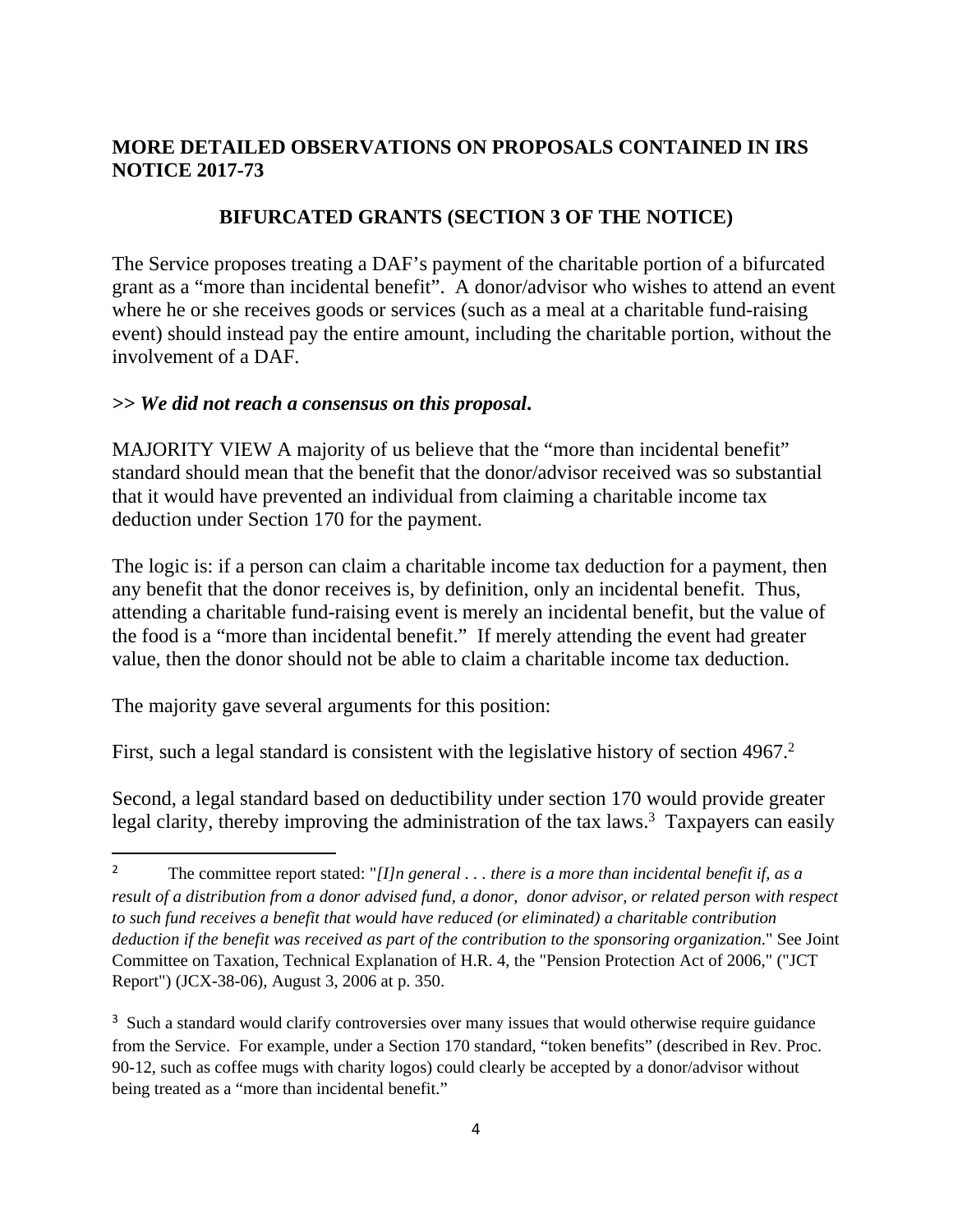understand such a legal standard. By comparison, there is legal uncertainty when taxpayers don't know when a payment that would qualify for a charitable income tax deduction (if paid directly by a taxpayer) might be considered a "more than incidental benefit" that would trigger a 125% penalty on the donor/advisor.

Third, permitting such grants will reduce the "timing delay" of a DAF. A taxpayer claimed a charitable income tax deduction in the year of the contribution to the DAF, and those funds typically enter the broader charitable sector in a later year when a grant is made from the DAF. Policies should encourage dollars to flow from DAFs rather than remain bottled-up in DAFs. The Service's policy on pledges does exactly that. Similarly, by permitting grants to be applied toward the charitable portion of charitable fund-raising dinners and other bifurcated grants, funds will leave DAFs faster and get into the larger charitable economy sooner.

Finally, anecdotal comments demonstrate that many donors don't find certain charitable events to be particularly enjoyable. Business donors often have their arms twisted to sponsor a table at a charitable event and to also find the people to fill those seats.

MINORITY VIEW: A minority of us agree with the logic of PLR 9021066: the donor/advisor who paid only the cost of meal could thereby attend a prestigious charitable event that others could not attend unless they personally paid considerably more money than that donor/advisor. But for the subsidy from the DAF, that individual might not otherwise attend.

Allowing bifurcated grants could also permit donor/advisors to recommend grants from DAFs to pay the charitable portion of a charitable gift annuity, with the donor/advisor paying the amount that would not qualify for a charitable income tax deduction. The donor/advisor would thereby obtain the benefit of annuity income for life in part because a distribution was made from a DAF. This would be an example of a "more than incidental benefit," even though the payment of the charitable portion would otherwise qualify for a charitable income tax deduction if made directly by the donor.

Thus, in the opinion of a minority of us, anytime a payment to a charity is not fully deductible, the personal benefit element taints the charitable component. Grants should not be made from DAFs when there is a split-benefit. Such a policy would also conform with the rules that govern charitable grants from IRAs. An IRA distribution is a qualified charitable distribution "only if a deduction for the entire distribution would be allowable under section 170". Section 408(d)(8)( C).

#### **PLEDGES (SECTION 4 OF THE NOTICE)**

The Service stated that a distribution from a DAF to a charity to which a donor/advisor has made a charitable pledge (whether or not enforceable under local law) will not be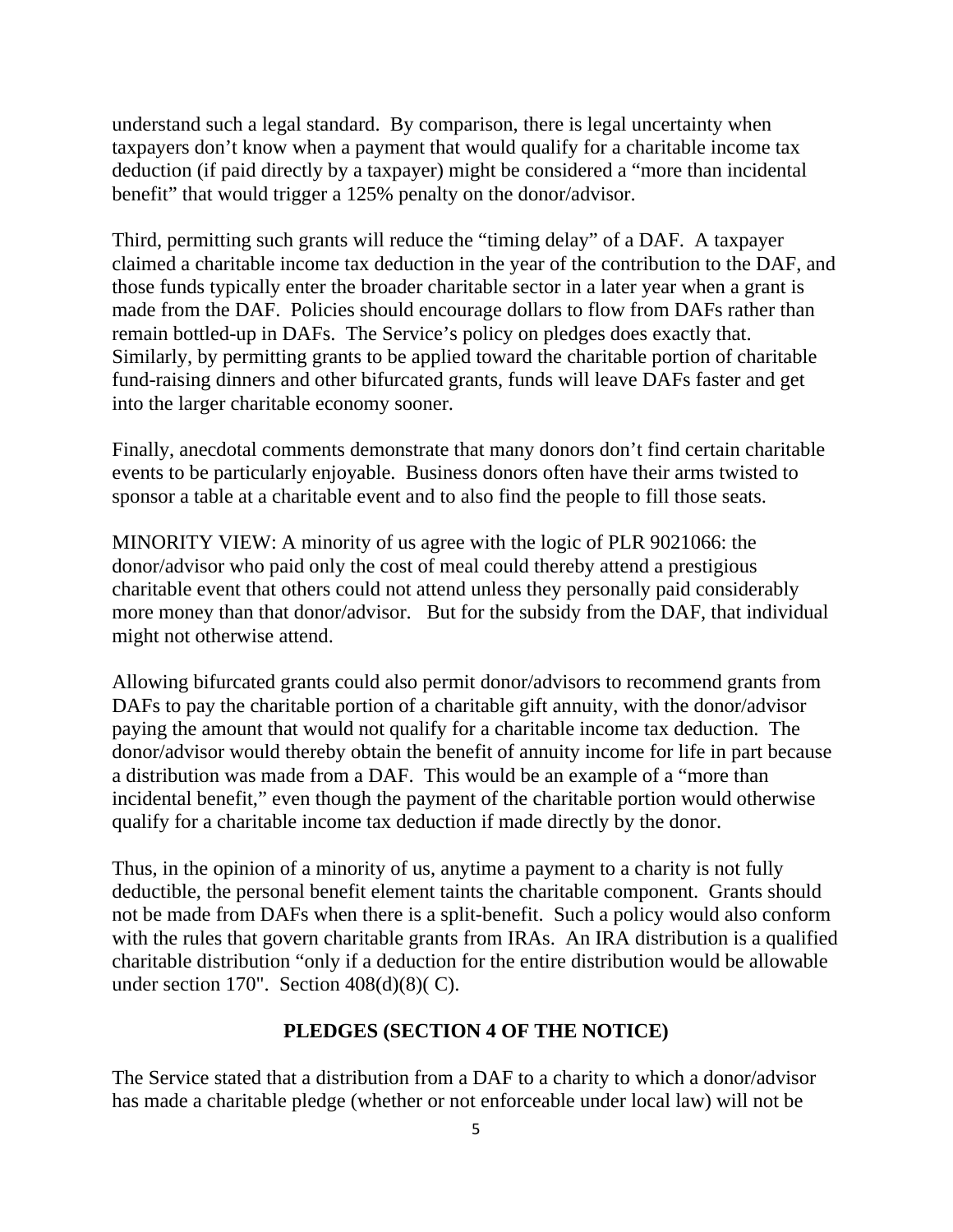considered to result in a more than incidental benefit to the donor/advisor, provided that three requirements were satisfied.

We agree with the Service's position generally, but disagree with the proposed requirement that the sponsoring organization make no reference to the existence of a charitable pledge when making the DAF distribution. We recognize that the proposal is intended as a solution to a practical problem by effectively imposing a "don't ask, don't tell" policy to the payment of a pledge. This seems to be an odd approach. Moreover, it is difficult to understand why a grant-making charity's mention of a pledge should be considered a "a more than incidental benefit" to the donor/advisor that would trigger the 125% penalty on the donor/advisor.

### **HOW GRANTS RECEIVED FROM DAFs COUNT TOWARD A CHARITY'S PUBLIC SUPPORT TEST (SECTION 5 OF THE NOTICE)**

The Service proposes that when computing the public support test, a recipient of a grant from a DAF (administered by a sponsoring organization) must treat:

(1) the sponsoring organization's distribution from the DAF as coming from the donor (or donors) that funded the DAF rather than from the sponsoring organization;

(2) all anonymous contributions received (including a DAF distribution for which the sponsoring organization fails to identify the donor that funded the DAF) as being made by one person; and

(3) distributions from a sponsoring organization as public support without limitation only if the sponsoring organization specifies that the distribution is not from a DAF or states that no donor or donor advisor advised the distribution [for example, a grant received from a field of interest fund at a community foundation].

In general, we believe that the proposal is a fair way to treat grants from DAFs as being attributable to the funder of the DAF. Only a few organizations would be impacted, and those are organizations that struggle to pass the public support test. The proposed policy fairly addresses those situations. But we think that two matters should to be addressed.

First, to operate effectively, the recipient charity needs to be informed that that the grant was made from a DAF. Except when grants are received from well-known sponsoring organization, such as national donor advised funds and community foundations, it may not be obvious whether a grant-making charity is a sponsoring organization or not. Many sponsoring organizations (such as universities that hold DAFs) might have only a few DAFs that are dwarfed by the larger operations of the organization. Therefore, we believe that a sponsoring organization might have to be subject to an obligation to notify the recipient charity that the grant was made from a DAF. However, to avoid excessive